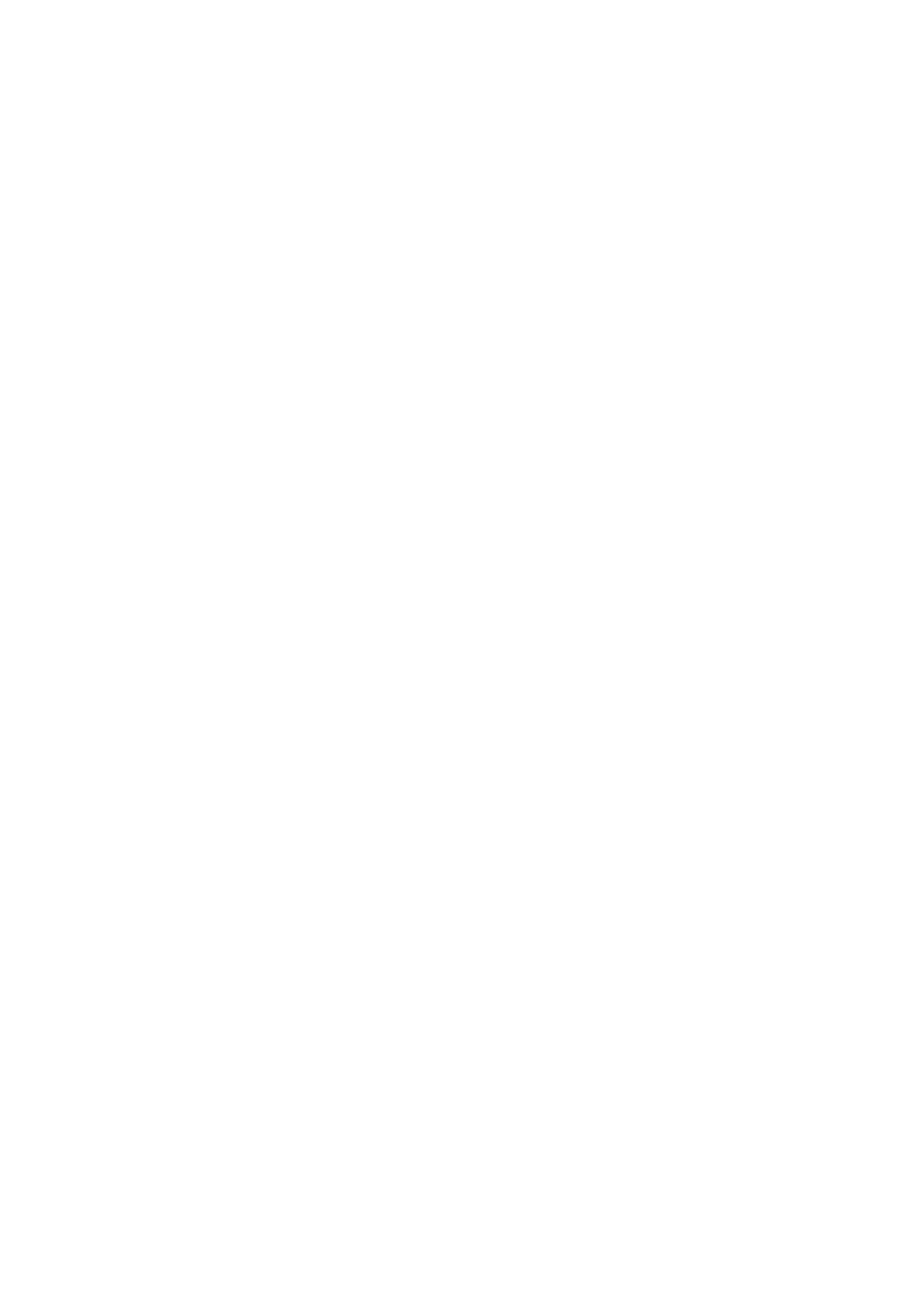



Ellan Vannin

## **DIVORCE, DISSOLUTION AND SEPARATION (ISLE OF MAN) ACT 2020**

## **Index**

| <b>Section</b>                     |                                                                                                                                       | Page |
|------------------------------------|---------------------------------------------------------------------------------------------------------------------------------------|------|
|                                    | Introductory<br><u> 1989 - Johann Barn, mars ann an t-Amhain Aonaichte ann an t-Aonaichte ann an t-Aonaichte ann an t-Aonaichte a</u> | 5    |
| $\mathbf{1}$                       |                                                                                                                                       |      |
| $\overline{2}$                     |                                                                                                                                       |      |
|                                    | Divorce and judicial separation                                                                                                       | 6    |
| 3                                  |                                                                                                                                       |      |
| $\overline{4}$                     |                                                                                                                                       |      |
|                                    | Civil partnership: dissolution and separation<br><u> 1989 - Johann Barn, mars an t-Amerikaansk kommunister (</u>                      | 8    |
| 5                                  |                                                                                                                                       |      |
| 6                                  |                                                                                                                                       |      |
| 7                                  |                                                                                                                                       |      |
|                                    | General                                                                                                                               | 10   |
| 8                                  |                                                                                                                                       |      |
|                                    | <b>SCHEDULE</b>                                                                                                                       | 11   |
| MINOR AND CONSEQUENTIAL AMENDMENTS |                                                                                                                                       | 11   |
|                                    | PART 1: AMENDMENT OF THE MATRIMONIAL PROCEEDINGS<br><b>ACT 2003</b>                                                                   | 11   |
|                                    | <b>PART 2: AMENDMENT OF THE CIVIL PARTNERSHIP ACT 2011</b>                                                                            | 14   |
|                                    | <b>PART 3: AMENDMENT OF OTHER ENACTMENTS</b>                                                                                          | 15   |
|                                    | <b>ENDNOTES</b>                                                                                                                       | 19   |
|                                    | TABLE OF ENDNOTE REFERENCES                                                                                                           | 19   |

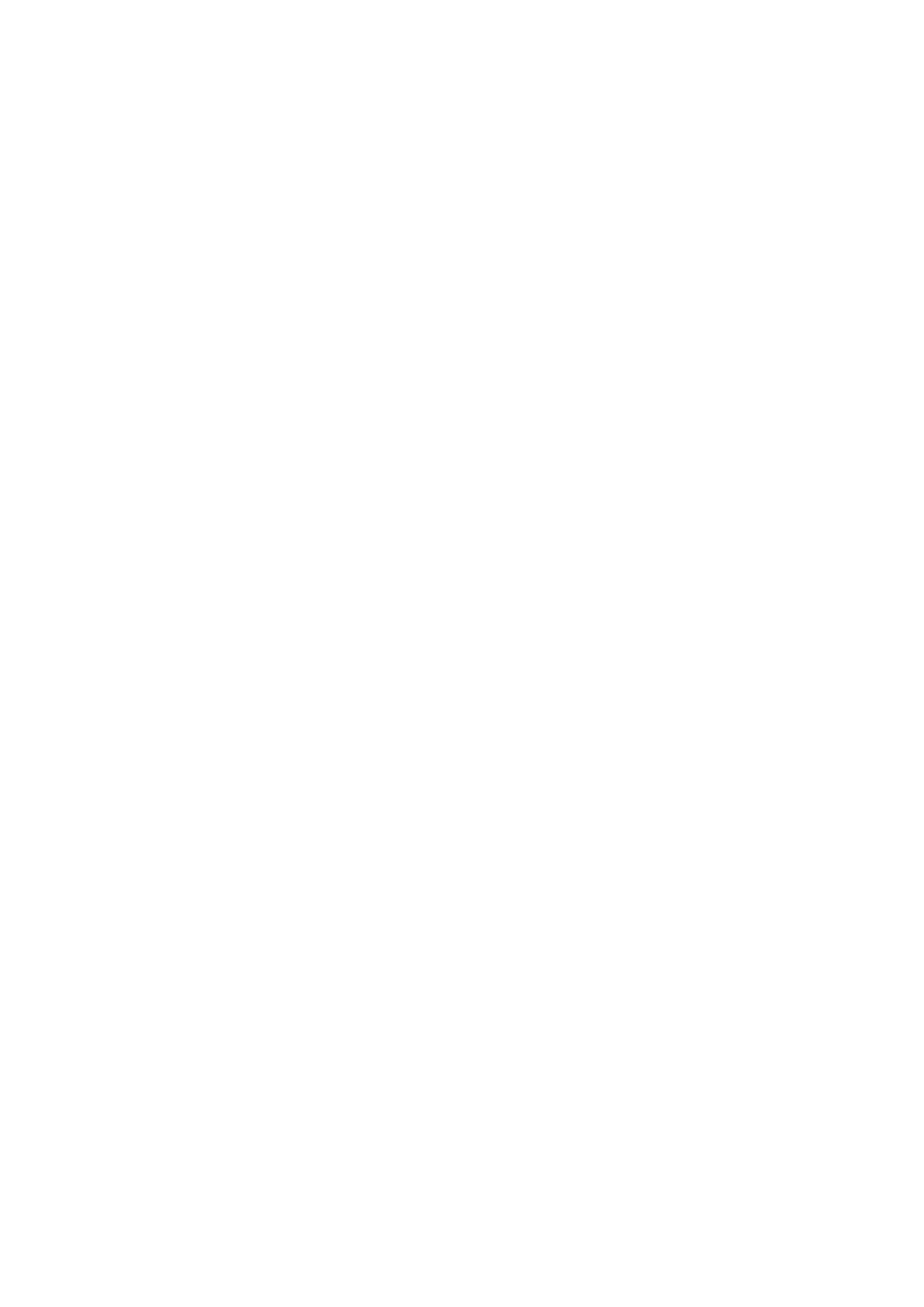

Ellan Vannin

## **DIVORCE, DISSOLUTION AND SEPARATION (ISLE OF MAN) ACT 2020**

*Signed in Tynwald: 20 October 2020 Received Royal Assent: 20 October 2020 Announced to Tynwald: 20 October 2020*

**AN ACT** to make, in relation to marriage and civil partnership, provision about divorce, dissolution and separation; and for connected purposes.

<span id="page-4-0"></span>**BE IT ENACTED** by the Queen's Most Excellent Majesty, by and with the advice and consent of the Council and Keys in Tynwald assembled, and by the authority of the same, as follows:—

#### *Introductory<sup>1</sup>*

#### <span id="page-4-1"></span>**1 Short title**

The short title of this Act is the Divorce, Dissolution and Separation (Isle of Man) Act 2020.

#### <span id="page-4-2"></span>**2 Commencement**

- (1) This Act comes into operation on such day or days as the Council of Ministers, after consultation with the Deemsters, may by order appoint. This is subject to the following qualification.
- (2) Section 8(2) comes into operation on announcement day.
- (3) An order under subsection (1) may include such consequential, incidental, supplemental, transitional and transitory provision, including amendments or repeals of Manx enactments as the Council of Ministers, after consultation with the Deemsters, considers appropriate.**<sup>2</sup>**

Tynwald procedure for an order under subsection  $(1)$  — laying only.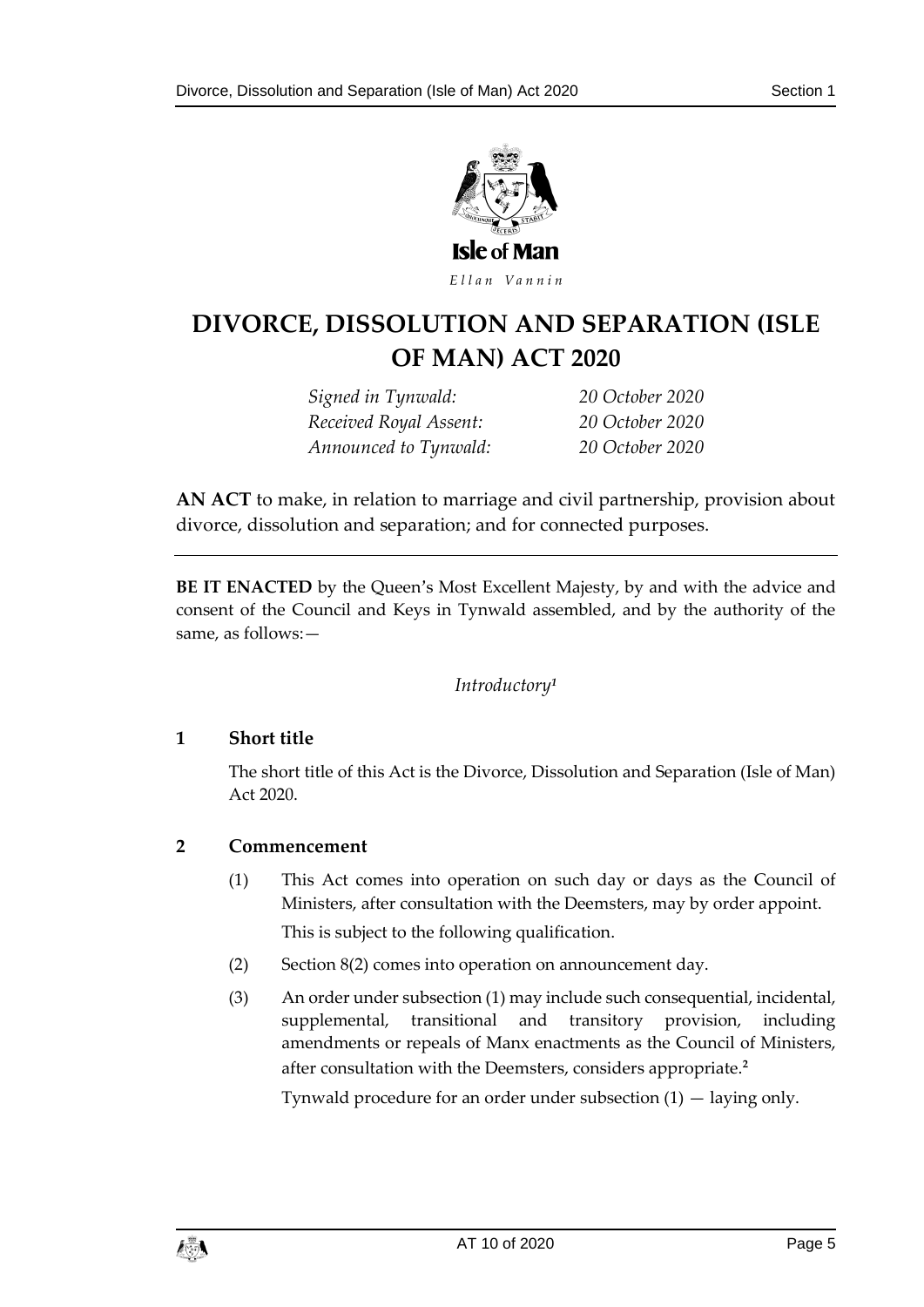*Divorce and judicial separation*

#### <span id="page-5-1"></span><span id="page-5-0"></span>**3 Divorce: removal of requirement to establish facts etc**

2019/20 HL Bill 02/1

For section 2 of the *Matrimonial Proceedings Act 2003* (divorce on breakdown of marriage) substitute—

#### **«2 Divorce on breakdown of marriage**

- (1) Subject to section 4, either or both parties to a marriage may apply to the Court for an order (a **"divorce order"**) which dissolves the marriage on the ground that the marriage has broken down irretrievably.**<sup>3</sup>**
- (2) An application under subsection (1) must be accompanied by a statement by the applicant or applicants that the marriage has broken down irretrievably.
- (3) The court dealing with an application under subsection (1) must—
	- (a) take the statement to be conclusive evidence that the marriage has broken down irretrievably, and
	- (b) make a divorce order.
- (4) A divorce order—
	- (a) is, in the first instance, a provisional order, and**<sup>4</sup>**
	- (b) may not be made final before the end of the period of 6 weeks from the making of the provisional order.**<sup>5</sup>**
- (5) The court may not make a provisional order unless—
	- (a) in the case of an application that is to proceed as an application by one party to the marriage only, that party has confirmed to the court that they wish the application to continue, or
	- (b) in the case of an application that is to proceed as an application by both parties to the marriage, those parties have confirmed to the court that they wish the application to continue;

and a party may not give confirmation for the purposes of this subsection before the end of the period of 20 weeks from the start of proceedings.**<sup>6</sup>**

- (6) Despite subsection (4)(b) or (5) the court may in a particular case
	- permit a party to give confirmation for the purposes of subsection (5); or
	- (b) make a provisional order final,**<sup>7</sup>**

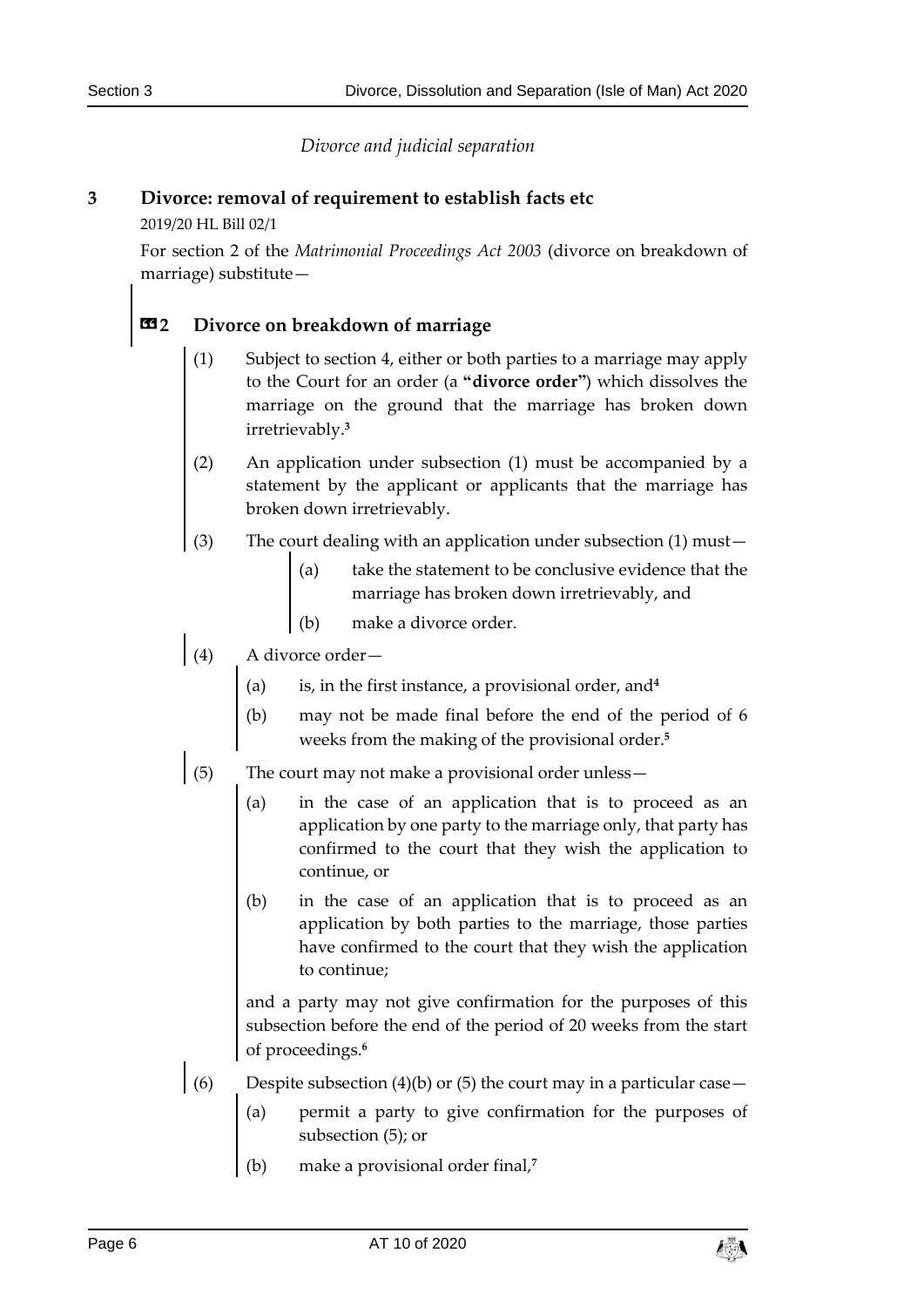before the expiry of the period specified in subsection (4)(b) or (5) (as the case requires) if it appears to the court to be just to do so.

(7) The Council of Ministers, after consulting the Deemsters, may by order amend this section so as to shorten or lengthen the period specified in subsection (4)(b) or (5).

Tynwald procedure – approval required.

- (8) But an order under subsection (7) may not provide for a period which would result in the total number of days in the periods for the purposes of subsections (4)(b) and (5) (taken together) exceeding 26 weeks.
- (9) Rules may make provision as to the procedure for an application under subsection (1) by both parties to a marriage to become an application by one party to the marriage only (including provision for a statement made under subsection (2) in connection with the application to be treated as made by one party to the marriage only). $\mathbf{E}$ .

#### <span id="page-6-0"></span>**4 Separation: removal of factual grounds**

2019/20 HL Bill 02/2

- (1) Section 17 of the *Matrimonial Proceedings Act 2003* (separation) is amended as follows.
- (2) For subsection (1) substitute—
	- **(1) Either or both parties to a marriage may apply to the Court for an** order (a **"separation order"**) which provides for the separation of the parties to the marriage.**<sup>8</sup>**
	- (1A) An application under subsection (1) must be accompanied by  $-$ 
		- (a) if the application is by one party to the marriage only, a statement by that person that they seek to be judicially separated from the other party to the marriage, or
		- (b) if the application is by both parties to the marriage, a statement by them that they seek to be judicially separated from one another.
	- (1B) On an application under subsection (1), the Court must make a separation order.». **9**
- (3) Omit subsections (2) and (3).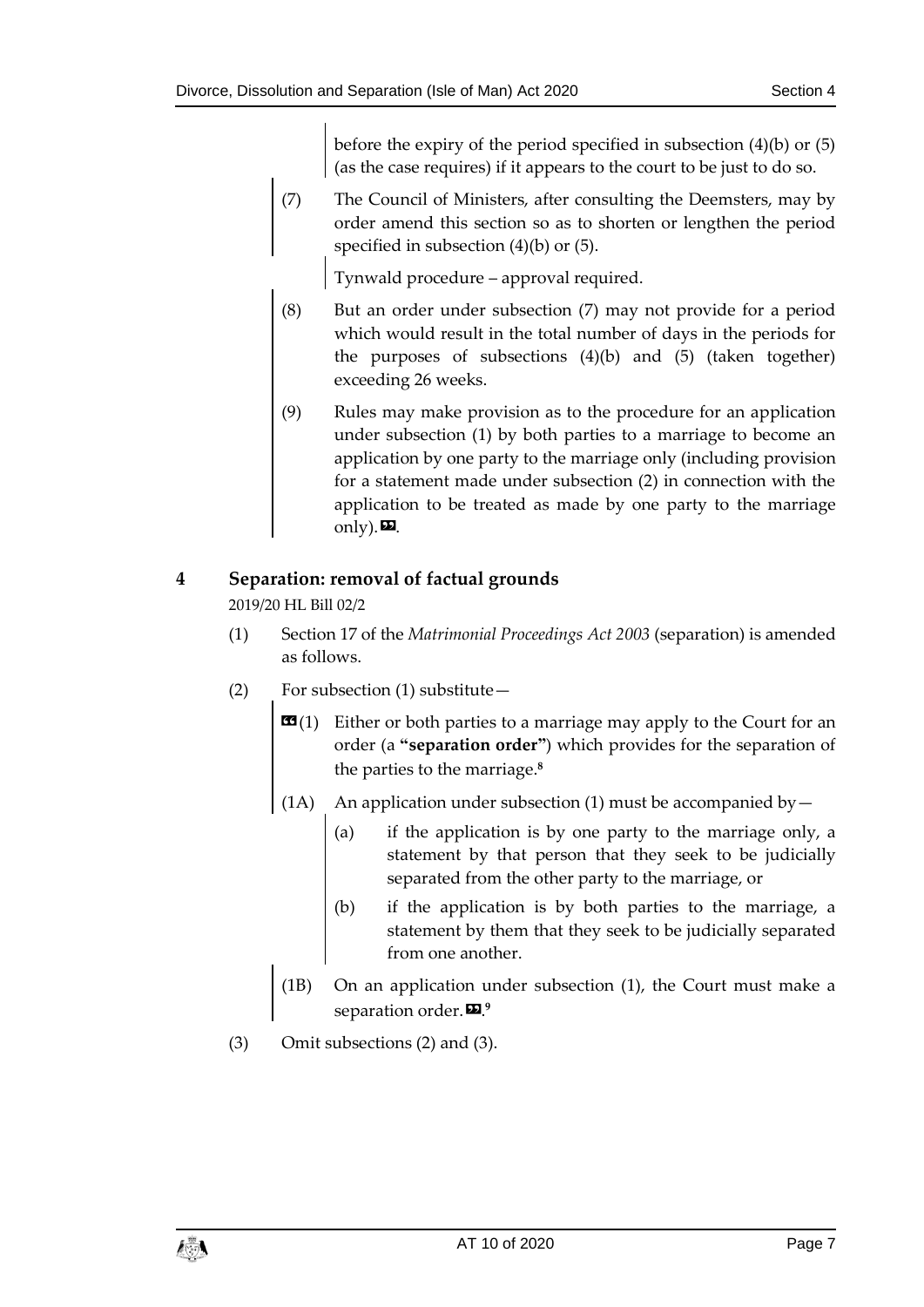*Civil partnership: dissolution and separation*

#### <span id="page-7-1"></span><span id="page-7-0"></span>**5 Dissolution: removal of requirement to establish facts**

2019/20 HL Bill 02/3

- (1) Section 42 of the *Civil Partnership Act 2011* (dissolution of civil partnership which has broken down irretrievably) is amended as follows.
- (2) In subsection (1), for "either civil partner" substitute "either or both civil partners".
- (3) After subsection (1) insert—
	- **EE** (1A) An application under subsection (1) must be accompanied by a statement by the applicant or applicants that the civil partnership has broken down irretrievably."
- (4) Omit subsections (2) and (3).
- (5) For subsection (4) substitute—
	- $\text{13}$  (4) The court dealing with an application under subsection (1) must-
		- (a) take the statement to be conclusive evidence that the civil partnership has broken down irretrievably, and
		- (b) make a dissolution order.
	- (4A) Without limiting section 25 of the *High Court Act 1991,* rules may make provision as to the procedure for an application under subsection (1) by both civil partners to become an application by one civil partner only (including provision for a statement made under subsection (1A) in connection with the application to be treated as made by one civil partner only).  $\mathbf{E}$ .
- (6) Omit subsections (5) and (6).

#### <span id="page-7-2"></span>**6 Dissolution orders: time limits**

2019/20 HL Bill 02/4

- (1) The *Civil Partnership Act 2011* is amended as follows.
- (2) In section 35 (powers to make orders and effect of orders), omit subsection  $(2).$
- (3) After section 35 insert—

#### **«35A Dissolution on ground of breakdown: provisional and final orders**<sup>10</sup>

- (1) Every dissolution order—
	- $\left( \begin{array}{cc} a \end{array} \right)$  is, in the first instance, a provisional order, and<sup>11</sup>

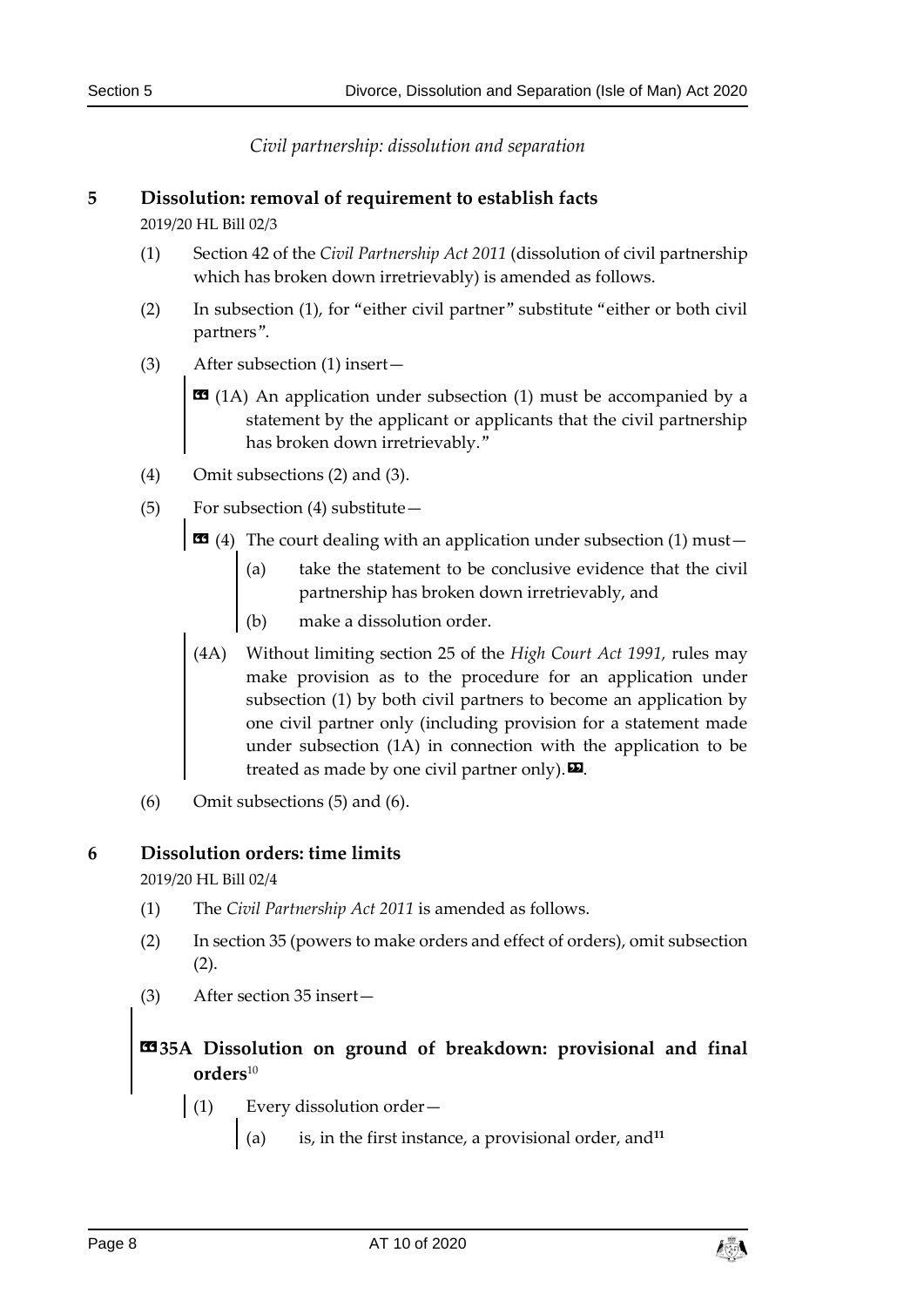- (b) may not be made final before the end of the period of 6 weeks from the making of the provisional order (the **"first prescribed period"**). **12**
- (2) The court may not make a provisional order unless—
	- (a) in the case of an application that is to proceed as an application by one civil partner only, that person has confirmed to the court that he or she wishes the application to continue, or
	- (b) in the case of an application that is to proceed as an application by both civil partners, those persons have confirmed to the court that they wish the application to continue;

and a person may not give confirmation for the purposes of this subsection before the end of the period of 20 weeks from the start of proceedings (the **"second prescribed period"**).**<sup>13</sup>**

- (3) The Council of Ministers, after consulting the Deemsters, may by order amend this section so as to substitute—
	- (a) a different definition of the first prescribed period, or
	- (b) a different definition of the second prescribed period.

Tynwald procedure — approval required.

- (4) But an order under subsection (3) may not provide for a period which would result in the total number of days in the first and second prescribed periods (taken together) exceeding 26 weeks.
- (5) Despite subsections (1)(b) and (2) the court may in a particular case—
	- (a) permit a party to give confirmation for the purposes of subsection (2); or
	- (b) make a provisional order final,**<sup>14</sup>**

before the expiry of the period specified in subsection (1)(b) or (2) if it appears to the court to be just to do so.  $\mathbf{E}$ .

- (4) In section 36 (the period before provisional orders may be made final)—
	- (a) for the heading substitute  $-$

### **"36 Annulment and presumption of death: provisional and final orders";** 15

- (b) before subsection (1) insert—
- **(A1) Every nullity or presumption of death order**
	- is, in the first instance, a provisional order, and<sup>16</sup>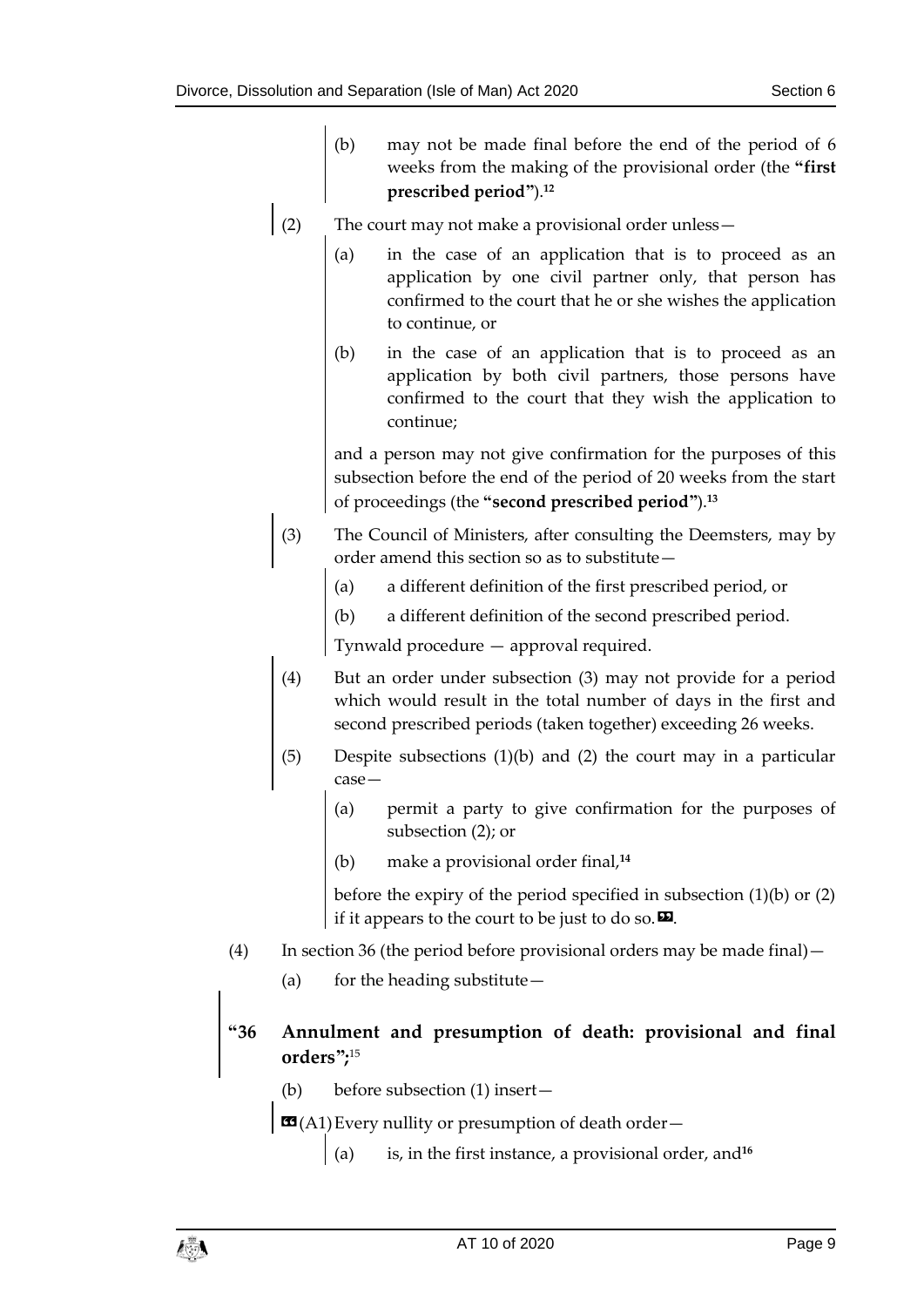- (b) may not be made final before the end of the prescribed period for the purposes of this paragraph. $\mathbf{E}$ ;
- (c) in subsection (1), in the words before paragraph (a), for "section 35(2)(b)" substitute  $\mathbf{\mathfrak{S}}$  subsection (A1)(b) $\mathbf{\mathfrak{S}}$ ;
- (d) in subsection (2), for "section 35(2)(b)" substitute  $\blacksquare$  subsection  $(A1)(b)$ **D**.  $17$

#### <span id="page-9-0"></span>**7 Separation: removal of factual grounds**

2019/20 HL Bill 02/5

- (1) Section 54 of the *Civil Partnership Act 2011* (separation orders) is amended as follows. **18**
- (2) In subsection (1), for the words from "either civil partner" to the end substitute  $\blacksquare$  either or both civil partners.  $\blacksquare$ .
- (3) After subsection (1) insert—

 $\Xi$  (1A) An application under subsection (1) must be accompanied by  $-$ 

- (a) if the application is by one civil partner only, a statement by that person that he or she seeks to be separated from the other civil partner, or
- (b) if the application is by both civil partners, a statement by them that they seek to be separated from one another. $\boldsymbol{\mathsf{E}}$ .
- (4) Omit subsection (2).
- (5) For subsection (3) substitute—
	- **EE** (3) The court dealing with an application under subsection (1) must make a separation order. $\boldsymbol{\mathsf{\Xi}}$ .
- <span id="page-9-1"></span>(6) Omit subsection (4).

#### *General*

#### <span id="page-9-2"></span>**8 Minor and consequential amendments**

2019/20 HL Bill 02/6

- (1) The Schedule contains minor and consequential amendments.
- (2) The Council of Ministers, after consulting the Deemsters, may by order make provision consequential on any provision made by this Act, including making amendments to any Manx enactment (whenever passed or made) or modifications to Parliamentary enactments in their application to the Island.**<sup>19</sup>**

Tynwald procedure — approval required.

(3) [Repealed]**<sup>20</sup>**

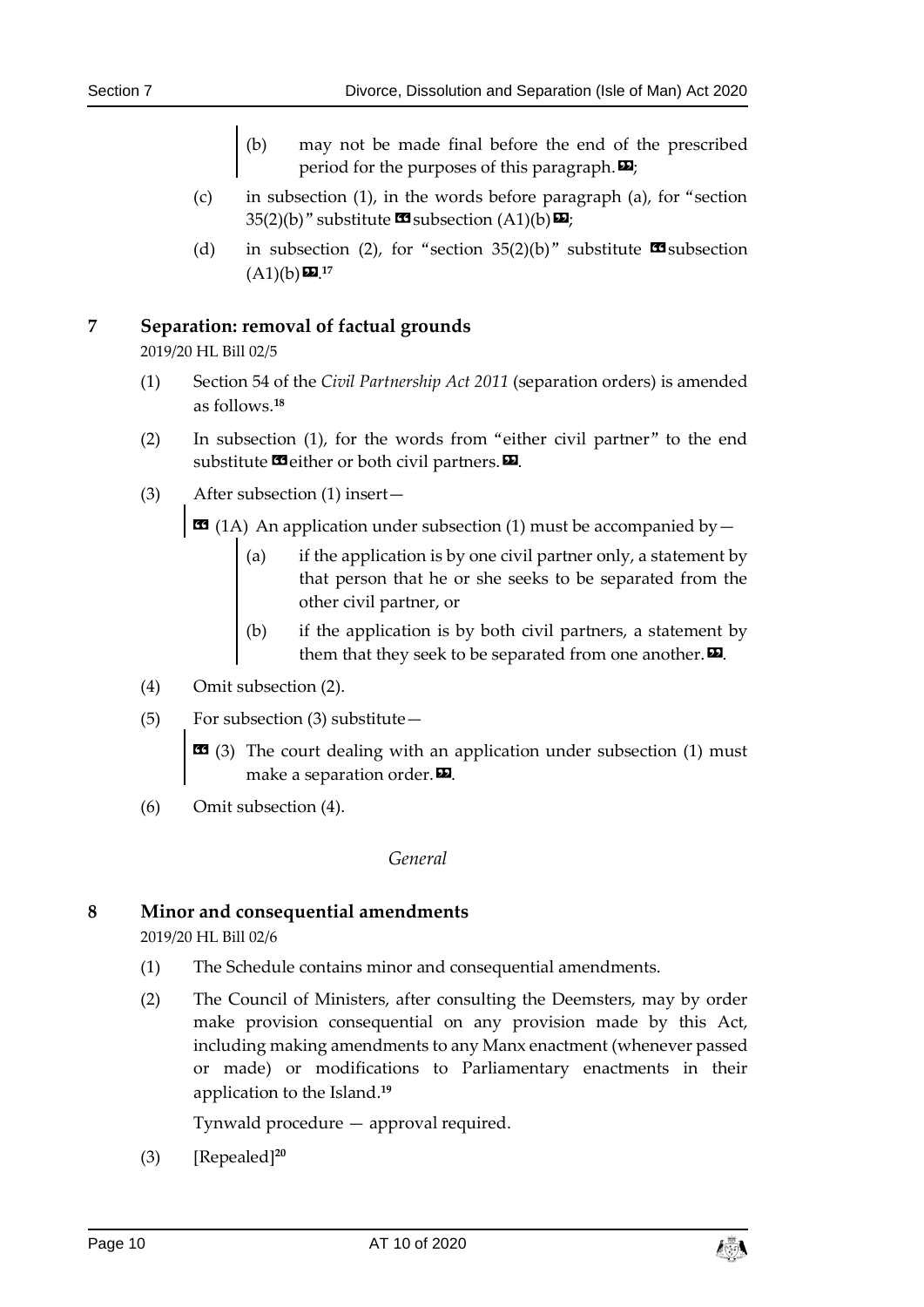#### **SCHEDULE**

#### **MINOR AND CONSEQUENTIAL AMENDMENTS**

<span id="page-10-1"></span><span id="page-10-0"></span>2019/20 HL Bill 02/Sch. 1 (so far as relevant)

[Section 8(1)] **21**

## <span id="page-10-2"></span>**PART 1: AMENDMENT OF THE MATRIMONIAL PROCEEDINGS ACT 2003**

#### **1 Matrimonial Proceedings Act 2003 amended**

The *Matrimonial Proceedings Act 2003* is amended as follows.

#### **2 Sections 3, 4(2), 5 and 6 omitted**<sup>22</sup>

- (1) Omit section 3 (facts raising presumption of breakdown of marriage).**<sup>23</sup>**
- (2) Omit section 4(2) (which permits an application to be made on the basis of matters arising in the first year of marriage).**<sup>24</sup>**
- (3) Omit section 5 (divorce not precluded by previous separation order).**<sup>25</sup>**
- (4) Omit section 6 (refusal of order in 5 year separation cases on hardship grounds).**<sup>26</sup>**

#### **3 Attempts at reconciliation: section 7 amended**

In section 7(1) for "divorce" substitute  $\mathbf{G}$  a divorce order  $\mathbf{D}$ .

#### **4 Consideration of certain agreements or arrangements: section 8 amended**

- (1) Section 8 is amended as follows.
- (2) In paragraph  $(a)$ 
	- (a) for "either before or after the making of an application for a divorce order" substitute—

**ED** when proceedings for a divorce order are contemplated or have  $\mathbf{b}$ egun $\mathbf{D}$ ; and

(b) for "the proceedings for divorce which are contemplated or, as the case may be, have begun" substitute  $\mathbf{\Omega}$  the proceedings $\mathbf{\Omega}$ .

#### **5 Special protection for respondent in separation cases: section 9 amended**

- (1) Section 9 is amended as follows.
- (2) For the heading substitute —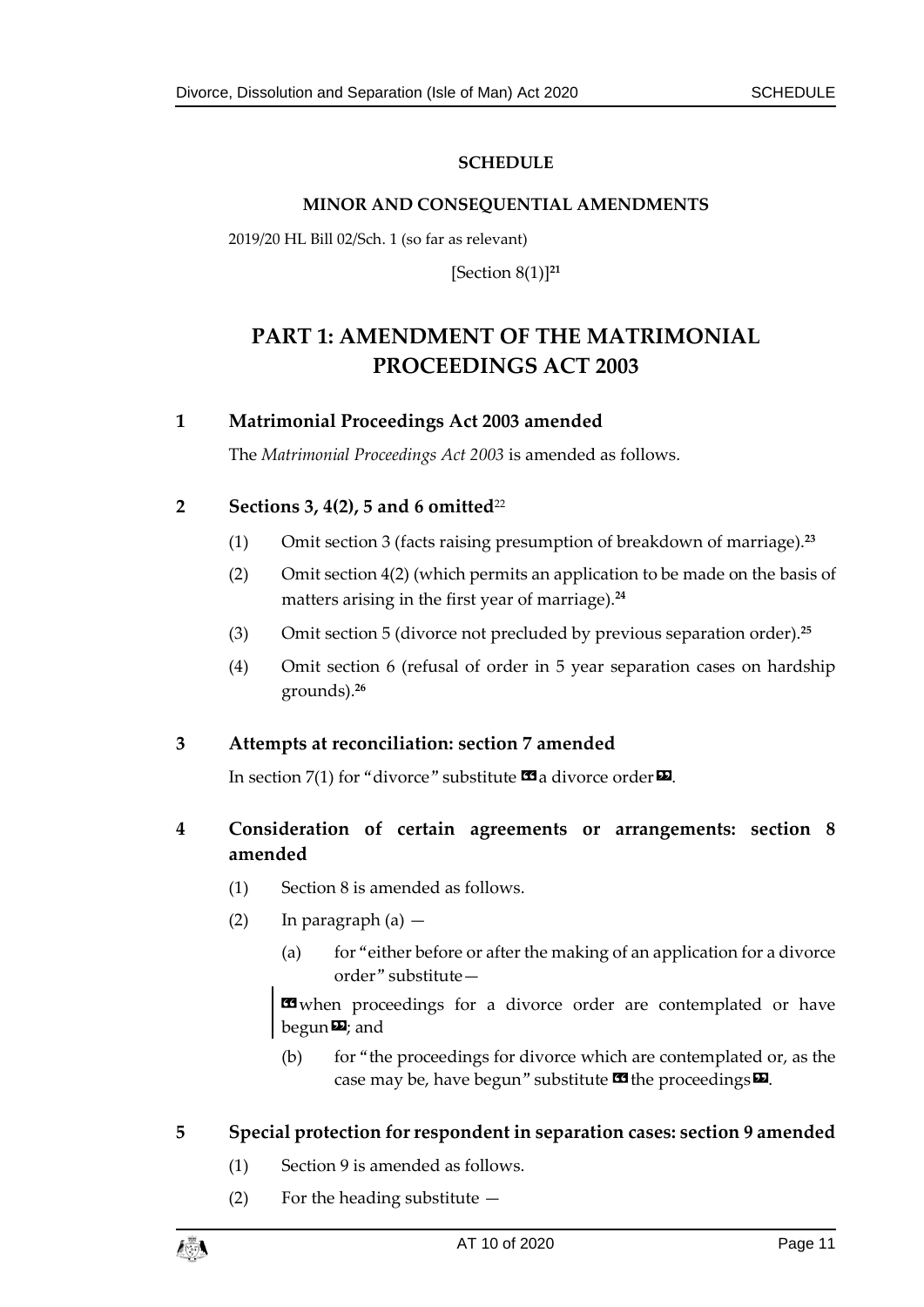#### **«9 Proceedings before divorce order made final: special protection**  for respondent<sup>D</sup>.

- (3) Omit subsection (1).
- (4) For subsections (2) and (3) substitute  $-$

 $\mathbf{G}(2)$  The following provisions of this section apply where —

- (a) on an application for a divorce order, a provisional order has been made and—
	- (i) the provisional order is in favour of one party to a marriage, or<sup>27</sup>
	- (ii) the provisional order is in favour of both parties to a marriage, but one of the parties has since withdrawn from the application, and**<sup>28</sup> <sup>29</sup>**
- (b) the respondent has applied to the court for consideration under subsection (3) of his or her financial position after the divorce.
- (3) Subject to subsection (4), the court hearing an application by the respondent under subsection (2) must not make the divorce order final unless it is satisfied—
	- (a) that the applicant for the divorce order should not be required to make any financial provision for the respondent, or
	- (b) that the financial provision made by the applicant for the divorce order for the respondent is reasonable and fair or the best that can be made in the circumstances.
- (3A) In making a determination under subsection (3) the court must consider all the circumstances including—
	- (a) the age, health, conduct, earning capacity, financial resources and financial obligations of each of the parties to the marriage, and
	- (b) the financial position of the respondent as, having regard to the divorce, it is likely to be after the death of the applicant for the divorce order should that person die first. $\boldsymbol{\mathsf{\Xi}}$ .
- $(5)$  In subsection  $(4)$ 
	- (a) in the words before paragraph (a), for "order final" substitute **Ed** divorce order final **D**: and
	- (b) in paragraph (b), for "applicant that he will make such financial provision" substitute  $\blacksquare$  applicant that he or she will make such financial provision $\boldsymbol{\mathsf{\Xi}}$ .

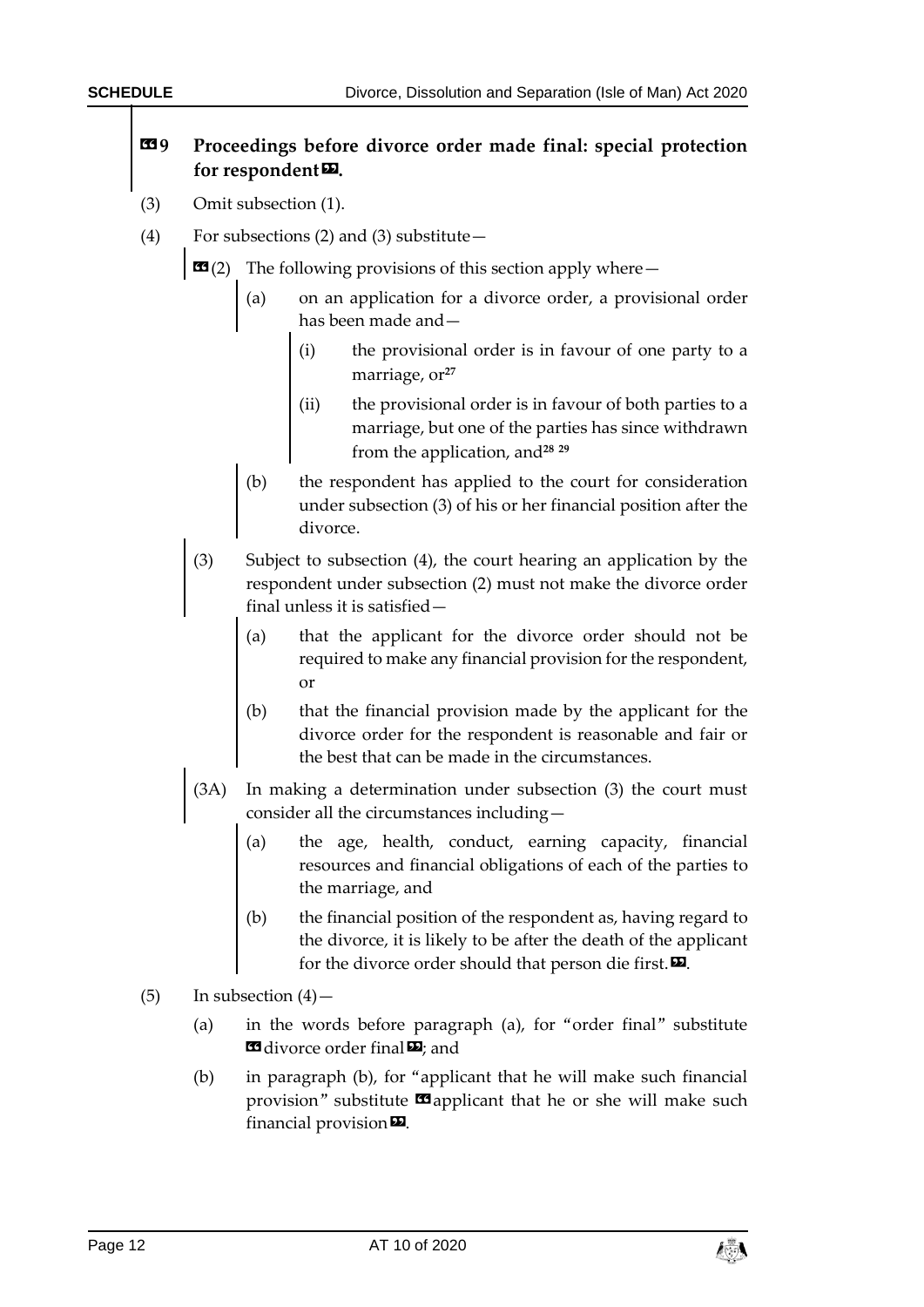- **6 Relief for respondent in divorce proceedings: section 10 omitted** Omit section 10.
- **7 Period before annulment orders may be made final: section 13B inserted**

After section 13A (grounds on which a marriage converted from a civil partnership is void or voidable) insert—

#### **«13B Period before annulment orders may be made final**

- (1) An annulment order—
	- (a) is, in the first instance, a provisional order, and**<sup>30</sup>**
	- (b) may not be made final before the end of the period of 6 weeks from the making of the provisional order.**<sup>31</sup>**
- (2) Rules of court may amend this section so as to shorten or lengthen the period for the purposes of subsection (1)(b).

Tynwald procedure — laying only.

- (3) But rules of court under subsection (2) may not lengthen the period so that it exceeds 6 months.
- (4) In a particular case the court dealing with the case may by order shorten the period that would otherwise apply for the purposes of subsection  $(1)(b)$ .

#### **8 Bars to relief where marriage voidable: section 14 amended**

- (1) Section 14 is amended as follows.
- (2) In subsection  $(1)(a)$ 
	- (a) for "him to have" substitute  $\mathbf{\Omega}$  him or her to have  $\mathbf{\Omega}$ ;
	- (b) for "so conducted himself" substitute  $\mathbf{\mathfrak{B}}$  so conducted himself or herself $\Psi$ :
	- (c) for "he would" substitute  $\mathbf{I}$  the or she would  $\mathbf{E}^{32}$ .

#### **9 Provisional and final orders: section 23 amended**

- (1) Section 23 is amended as follows.
- (2) In subsection (1) omit  $\blacksquare$  divorce order, annulment order and  $\blacksquare$ .
- (3) In subsection (3) for "a divorce order, annulment order or " substitute  $\mathbf{\Omega}$  an order». **33**
- (4) Omit subsection (4).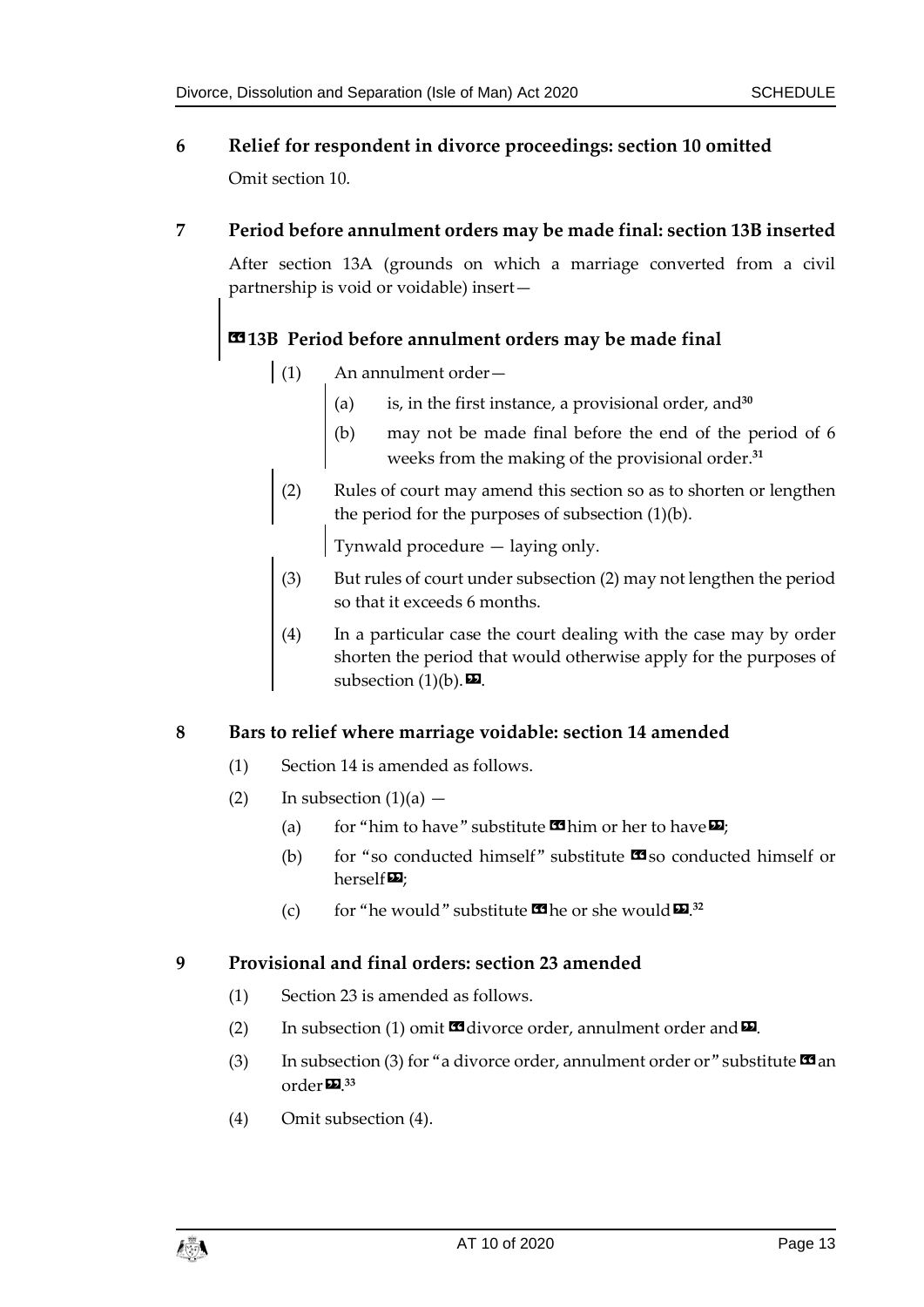#### **10 Parties to proceedings under Part I: section 24 amended**

- (1) Section 24 is amended as follows.
- (2) Omit subsections (1) to (3).
- (3) In subsection  $(4)$  -
	- (a) omit ", in cases not falling within subsection  $(1)$ ,";
	- (b) in paragraph (a) omit "adultery or other".
- (4) In subsection (5) omit paragraph (a) (and the word "or" immediately following that paragraph).

#### **11 Duration of continuing financial provision orders and effect of remarriage: section 40 amended**

- (1) Section 40 is amended as follows.
- (2) In subsection (2) for "term specified in the order" substitute— «term specified in the periodical payments order or secured periodical payments order<sup>D</sup>.

## <span id="page-13-0"></span>**PART 2: AMENDMENT OF THE CIVIL PARTNERSHIP ACT 2011**

#### **12 Civil Partnership Act 2011 amended**

The *Civil Partnership Act 2011* is amended as follows.

#### **13 Proceedings before order has been made final: section 38 amended**

In section  $38(4)$  –

- (a) for "section 35(2)" substitute  $\mathbf{\Omega}$  sections 35A(1) and 36(A1) $\mathbf{\Omega}$ ;
- (b) in paragraph (b) omit "in separation cases".

## **14 Time bar on applications for dissolution orders: section 39 amended**

Omit section 39(2).

#### **15 Supplemental provisions as to facts raising presumption of breakdown: section 43 omitted**

Omit section 43.

#### **16 Dissolution not precluded by previous separation order, etc.: section 44 omitted**

Omit section 44.

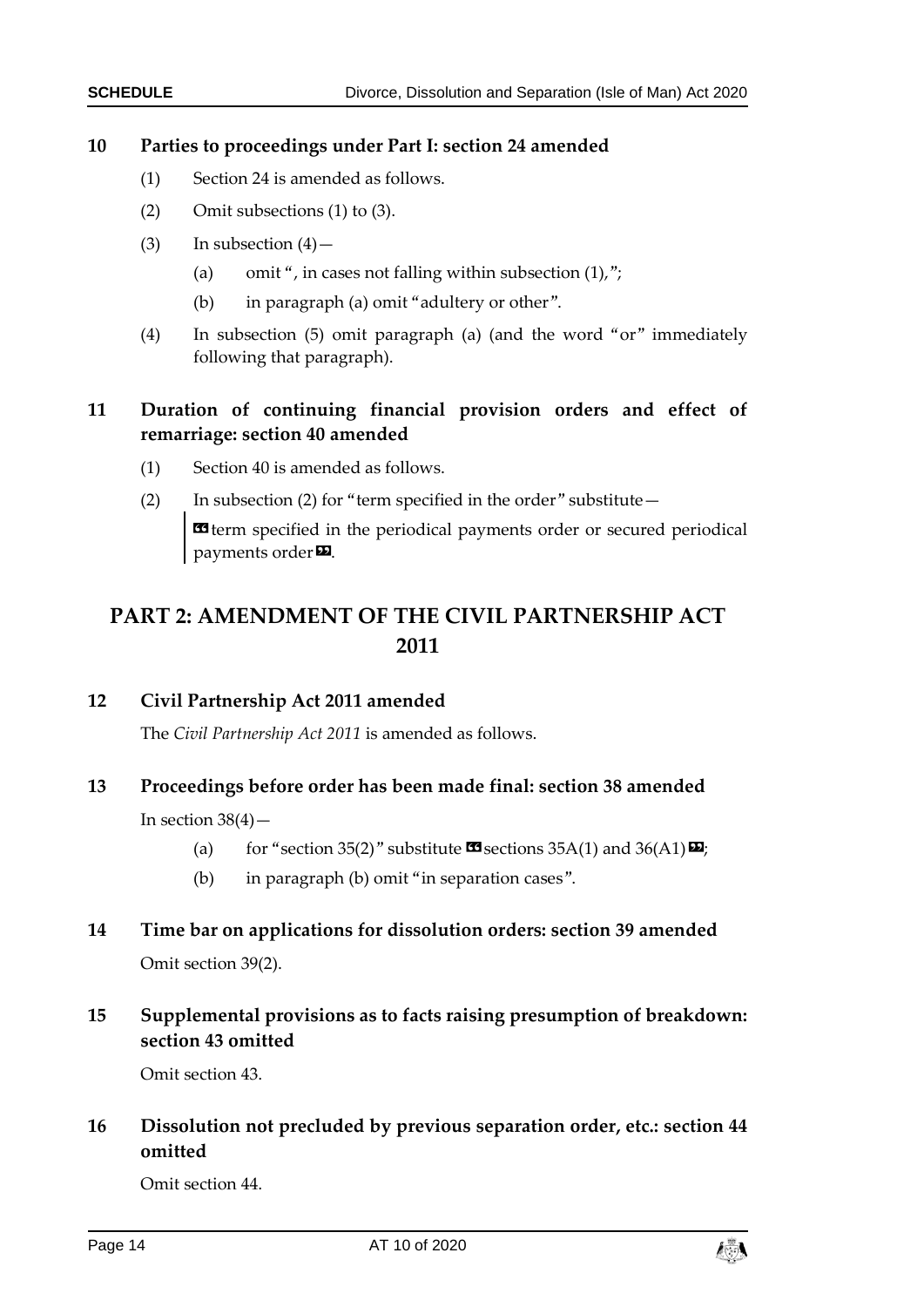**17 Refusal of dissolution in 5 year separation cases on ground of severe hardship: section 45 omitted**

Omit section 45.

#### **18 Proceedings before order made final: protection for respondent in separation cases: section 46 amended**

In section 46—

- (a) in the heading omit "in separation cases";
- (b) omit subsection (1);
- (c) for subsection (2) substitute  $-$
- $\bullet$  (2) Subsections (3) to (5) apply if  $-$ 
	- (a) on an application for a dissolution, a provisional dissolution order has been made and—
		- (i) the provisional dissolution order is in favour of one civil partner only, or
		- (ii) the provisional dissolution order is in favour of both civil partners, but one of them has since withdrawn from the application, and
	- (b) the respondent has applied to the court for consideration under subsection (3) of his or her financial position after the dissolution of the civil partnership. $\boldsymbol{\mathsf{E}}$ .
- <span id="page-14-0"></span>**19 Relief for respondent in dissolution proceedings: section 60 omitted** Omit section 60.

### **PART 3: AMENDMENT OF OTHER ENACTMENTS**

#### **20 Inheritance (Provision for Family and Dependants) Act 1982 amended**

- (1) The *Inheritance (Provision for Family and Dependants) Act 1982* is amended as follows.
- (2) In section 1 (application for final provision from deceased's estate) in subsection  $(2)(a)$  –
	- (a) for "a decree of judicial separation" substitute  $\mathbf{\Omega}$  a separation order $\mathbf{E}$ ;
	- (b) for "the decree" substitute  $\mathbf{F}$  the order  $\mathbf{E}$ .<sup>34</sup>
- (3) In section 3 (matters to which the court is to have regard in exercising powers under section 2) in subsection (2) in the words following paragraph (b)—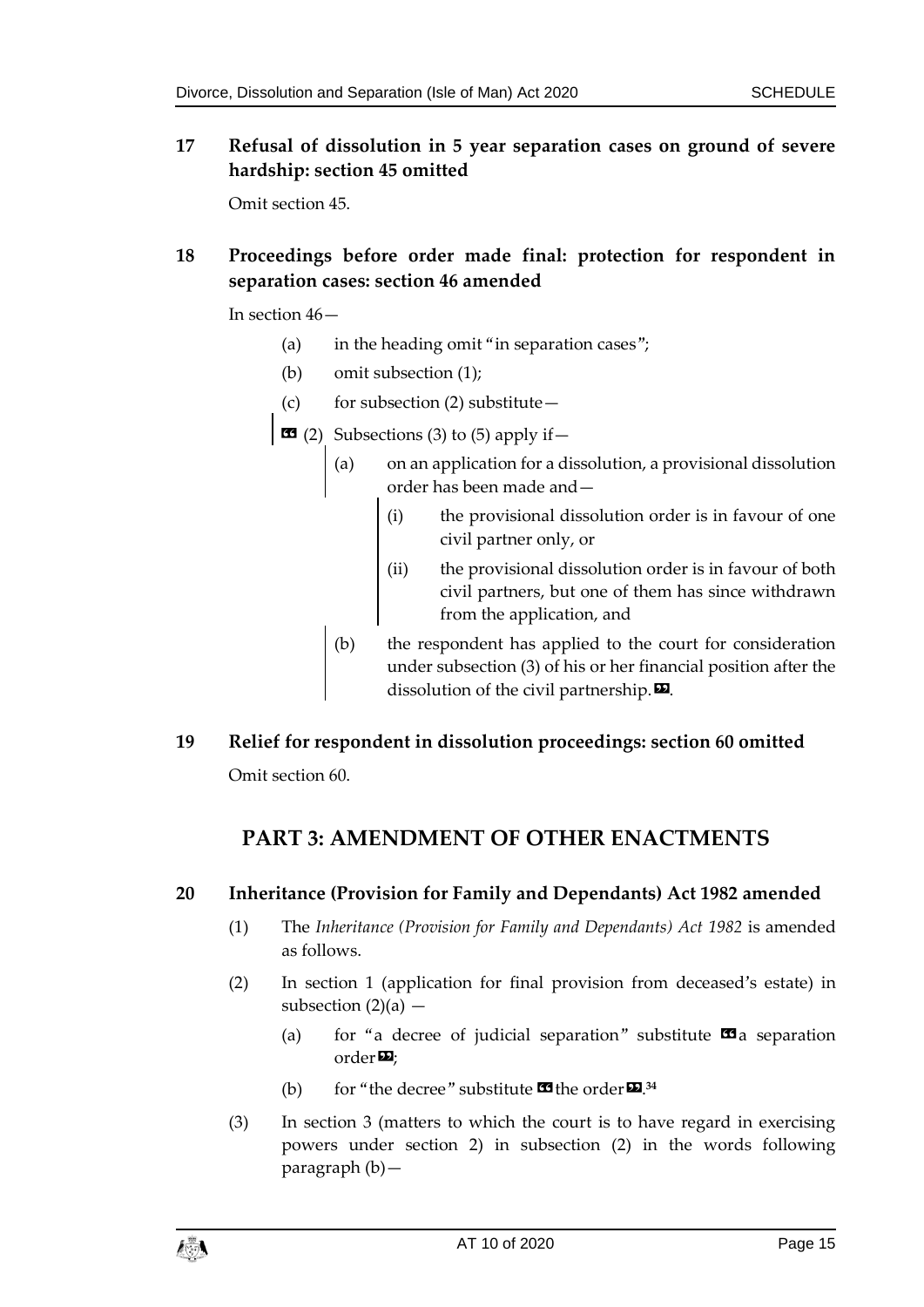- (a) for "a decree of judicial separation" substitute  $\Box a$ separation order $\boldsymbol{\mathsf{\Xi}}$ ; and
- (b) for "a decree of divorce" substitute  $\mathbf{G}$  a divorce order  $\mathbf{D}$ .
- (4) In section 14 (provision as to cases where no financial relief granted in divorce proceedings etc) —
	- (a) in subsection  $(1)$ 
		- (i) in the words before paragraph (a) for the words from "decree of divorce" to "granted" substitute **II** divorce order or annulment order has been made final or a separation order has been made $\mathbf{E}$ :
		- (ii) in the words after paragraph (b) for the words from "decree of divorce" to "granted" substitute—

«divorce order or annulment order had not been made final or the separation order had not been made,  $\boldsymbol{\mathsf{\Xi}}$ ;

- (b) in subsection  $(2)$ 
	- (i) for "decree of judicial separation" substitute  $\mathbf{\mathcal{F}}$  separation order $\boldsymbol{\Xi}$ ; and
	- (ii) for "the decree" substitute  $\mathbf{\Omega}$  the order  $\mathbf{\Sigma}$ ;
- (5) In section 15 (restriction imposed in divorce proceedings etc)—
	- (a) in subsection (1) for "grant of a decree of divorce, a decree of nullity of marriage or a decree of judicial separation" substitute  $\mathbf{\Omega}$  making of a divorce order, an annulment order or a separation order $\boldsymbol{\Sigma}$ ;
	- (b) for subsection  $(2)$  substitute —
	- **(2) In the case of a divorce order or an annulment order an order may** be made under subsection (1) before or after the divorce or annulment order is made final, but, if it is made before that order is made final, it shall not take effect unless that order is made final.»; **35**
	- (c) in subsection (3) for "the grant of a decree of divorce or nullity of marriage" substitute  $\Box$  the making of a divorce order or an annulment order $\mathbf{E}$ ;
	- (d) in subsection  $(4)$ 
		- (i) for "the grant of a decree of judicial separation" substitute **E** the making of a separation order
		- (ii) for "the decree is" substitute  $\blacksquare$  the separation order is  $\blacksquare$ .
- (6) In section 19 (effect, duration and form of orders), in subsection  $(2)(b)$  -
	- (a) for "a decree of judicial separation" substitute  $\mathbf{\Omega}$  a separation  $order$  $\mathbf{E}$ ;
	- (b) for "the decree" substitute  $\mathbf{C}$  the order  $\mathbf{E}$ .

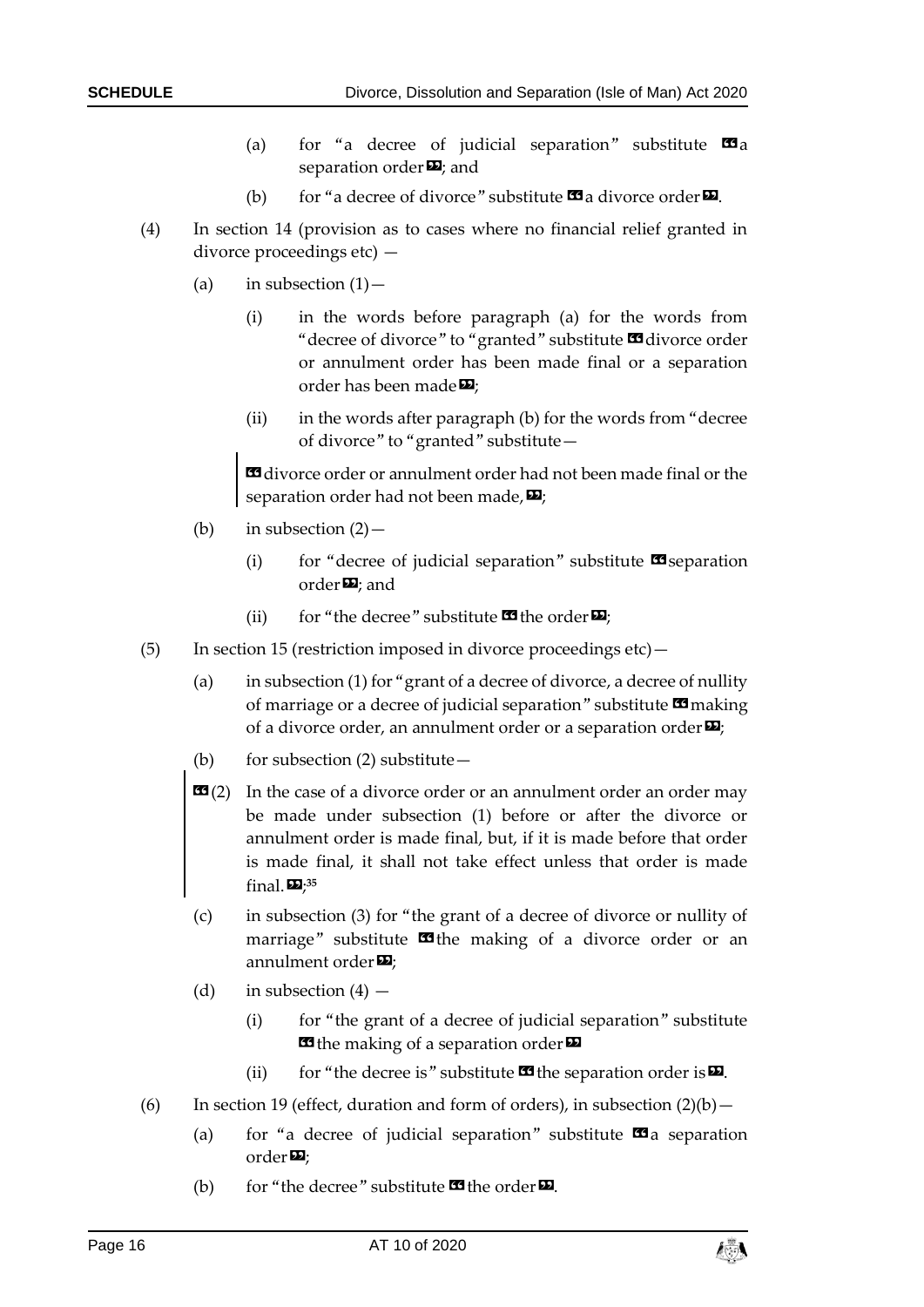- (7) In section 24 (interpretation)—
	- (a) in subsection (1), in paragraph (a) of the definition of "former spouse" for the words from "decree of divorce" to "granted" substitute **II** divorce order or an annulment order made or a decree of divorce or a decree of nullity of marriage granted,  $\mathbf{E}$ ;
	- (b) after subsection (5A) insert—

 $\text{13}$  (5B)In sections 1(2), 3(2), 14, 15 and  $19(2)$  -

- (a) a reference to a divorce order includes a decree of divorce;
- (b) a reference to an annulment order includes a decree of nullity;
- (c) a reference to a separation order includes a decree of judicial separation;
- (d) a reference to making includes granting;
- (e) a reference to an order being made final includes a reference to a decree being made absolute. $\boldsymbol{\mathsf{\Xi}}$ .

#### **21 Wills Act 1985 amended**

In section 8(1) of the *Wills Act 1985* (effect of divorce, etc on will) in the words preceding paragraph (a)—

- (a) for "a decree of the High Court" substitute  $\Box$  an order of the High  $\text{Court}$
- (b) for "his marriage" (in both places) substitute  $\blacksquare$  the testator's marriage $\mathbf{E}$ .

#### **22 Legitimacy Act 1985 amended**

In section 11(1) of the Legitimacy Act 1985 (interpretation) in the definitions of "void civil partnership" and "void marriage" in subsection (1), after "jurisdiction to grant" insert **11** an annulment order or **12**.<sup>36</sup>

#### **23 High Court Act 1991 amended**

In section 19 of the *High Court Act 1991* (restrictions on appeals to the Appeal Division) after subsection (2) insert—

**EE** (2A) No appeal shall lie to the Appeal Division from a divorce order or an annulment order under the *Matrimonial Proceedings Act 2003* that has been made final by a party who, having had time and opportunity to appeal from the provisional order on which that final order was founded, has not appealed from the provisional order.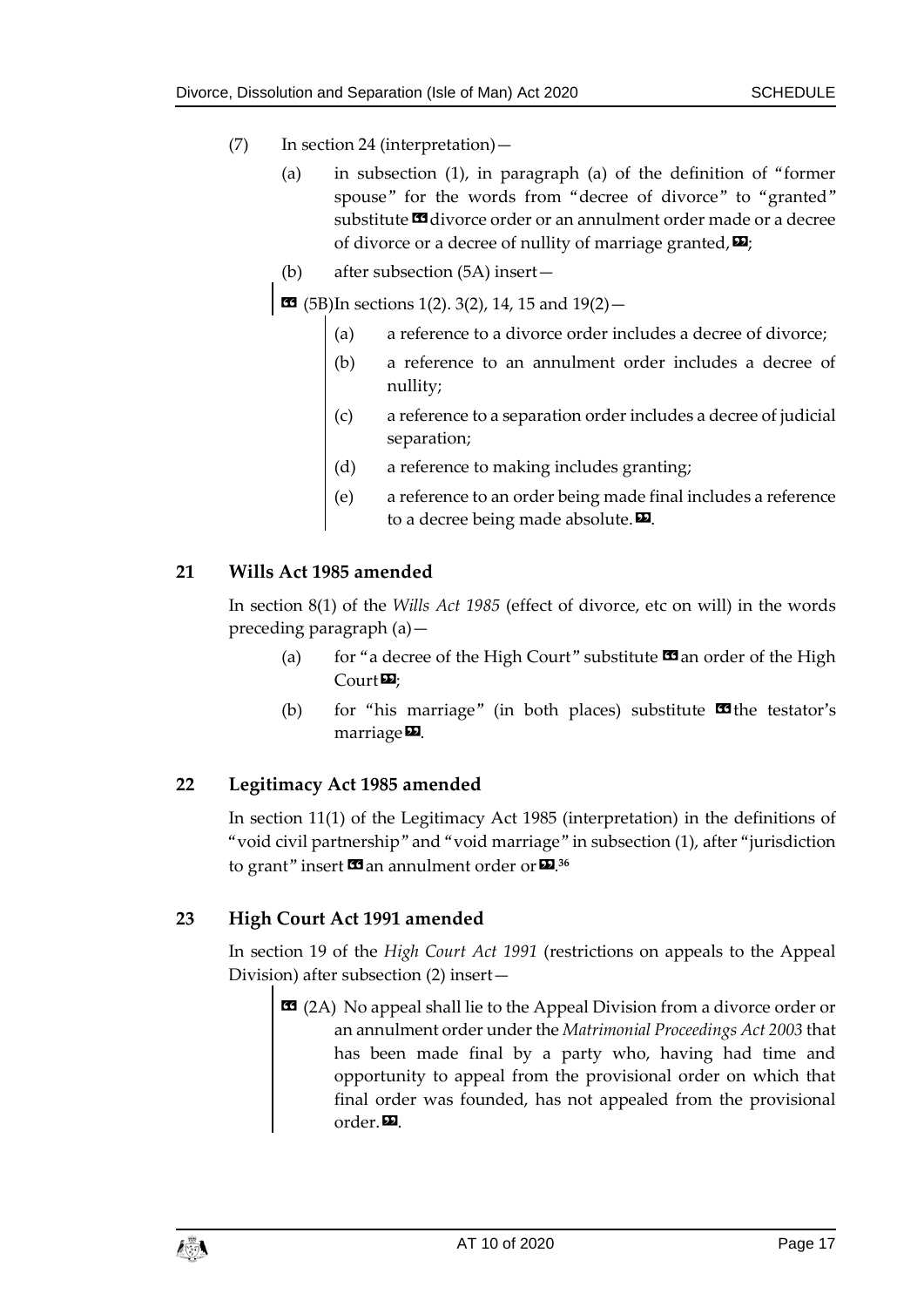#### **24 Children and Young Persons Act 2001 amended**

In section 8(4)(a) of the *Children and Young Persons Act 2001* for "a decree of" substitute **¤** an order of **¤**.37